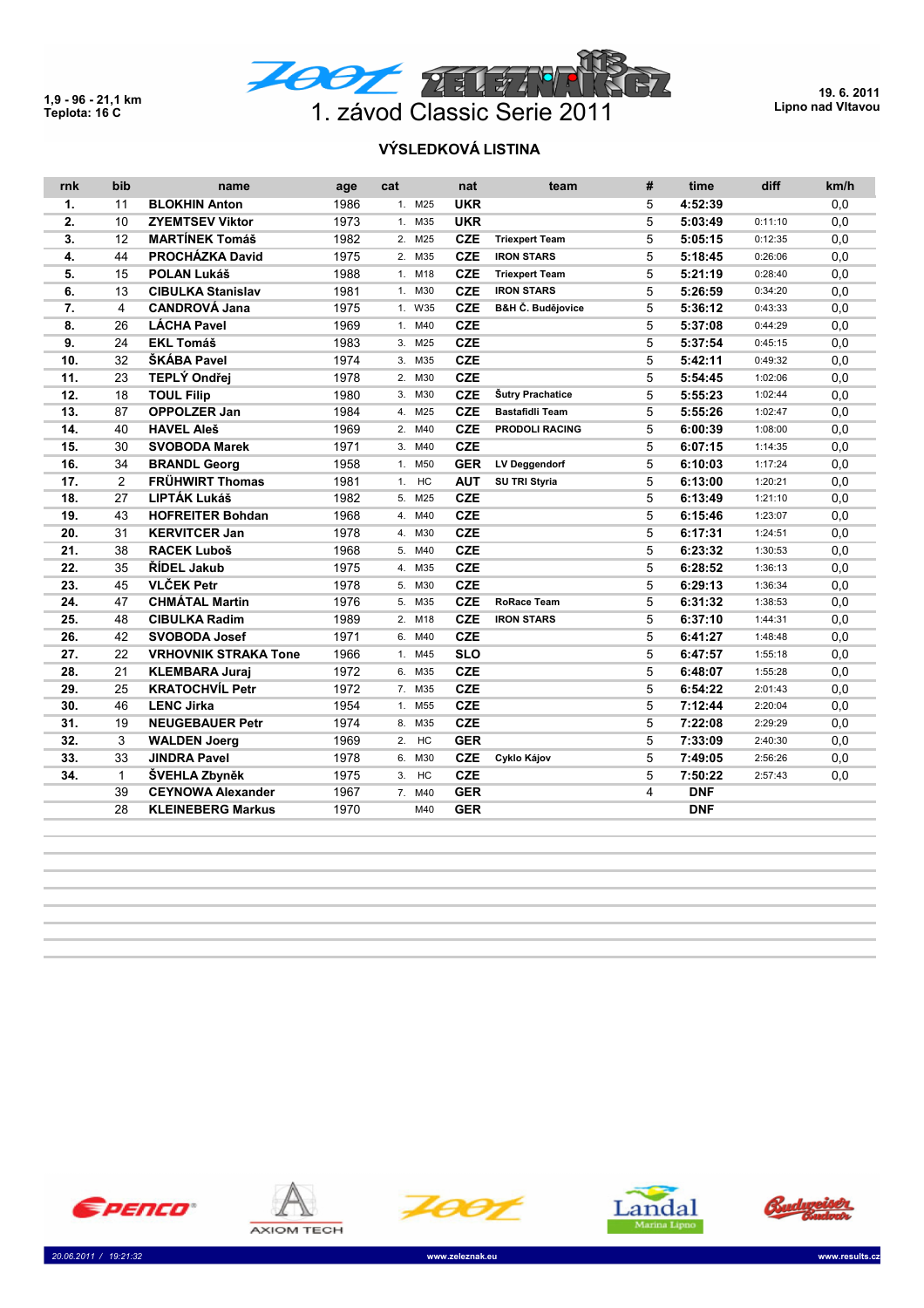**1,9 - 96 - 21,1 km**



**19. 6. 2011 Lipno nad Vltavou**

## **VÝSLEDKOVÁ LISTINA**

| rnk | bib            | name                        | age  | cat                   | team                  | nat        | # | time       | swim    | ta1     | bike    | ta <sub>2</sub> | run            | diff    |
|-----|----------------|-----------------------------|------|-----------------------|-----------------------|------------|---|------------|---------|---------|---------|-----------------|----------------|---------|
| 1.  | 11             | <b>BLOKHIN Anton</b>        | 1986 | 1. M25                |                       | <b>UKR</b> | 5 | 4:52:39    | 0:26:41 | 0:01:03 | 2:56:11 | 0:00:38         | 1:28:06        |         |
| 2.  | 10             | <b>ZYEMTSEV Viktor</b>      | 1973 | 1. M35                |                       | <b>UKR</b> | 5 | 5:03:49    | 0:26:44 | 0:01:15 | 3:01:32 | 0:01:26         | 1:32:53        | 0:11:10 |
| 3.  | 12             | <b>MARTÍNEK Tomáš</b>       | 1982 | M25<br>2.             | <b>Triexpert Team</b> | <b>CZE</b> | 5 | 5:05:15    | 0:25:52 | 0:01:23 | 3:04:58 | 0:00:49         | 1:32:13        | 0:12:35 |
| 4.  | 44             | PROCHÁZKA David             | 1975 | M35<br>2.             | <b>IRON STARS</b>     | <b>CZE</b> | 5 | 5:18:45    | 0:32:06 | 0:02:24 | 3:10:14 | 0:01:18         | 1:32:44        | 0:26:06 |
| 5.  | 15             | <b>POLAN Lukáš</b>          | 1988 | M18<br>1.             | <b>Triexpert Team</b> | CZE        | 5 | 5:21:19    | 0:33:54 | 0:02:46 | 3:08:07 | 0:01:14         | 1:35:18        | 0:28:40 |
| 6.  | 13             | <b>CIBULKA Stanislav</b>    | 1981 | M30<br>1.             | <b>IRON STARS</b>     | <b>CZE</b> | 5 | 5:26:59    | 0:31:46 | 0:02:56 | 3:05:49 | 0:02:26         | 1:44:03        | 0:34:20 |
| 7.  | 4              | <b>CANDROVÁ Jana</b>        | 1975 | 1. W35                | B&H Č. Budějovice     | CZE        | 5 | 5:36:12    | 0:32:03 | 0:02:58 | 3:26:54 | 0:01:33         | 1:32:43        | 0:43:33 |
| 8.  | 26             | <b>LÁCHA Pavel</b>          | 1969 | M40<br>1.             |                       | <b>CZE</b> | 5 | 5:37:08    | 0:38:46 | 0:02:24 | 3:13:56 | 0:00:39         | 1:41:24        | 0:44:29 |
| 9.  | 24             | <b>EKL Tomáš</b>            | 1983 | M25<br>3.             |                       | <b>CZE</b> | 5 | 5:37:54    | 0:32:39 | 0:03:32 | 3:18:02 | 0:01:12         | 1:42:29        | 0:45:15 |
| 10. | 32             | ŠKÁBA Pavel                 | 1974 | M35<br>3.             |                       | CZE        | 5 | 5:42:11    | 0:34:50 | 0:04:05 | 3:26:28 | 0:02:02         | 1:34:46        | 0:49:32 |
| 11. | 23             | TEPLÝ Ondřej                | 1978 | M30<br>2 <sup>1</sup> |                       | <b>CZE</b> | 5 | 5:54:45    | 0:38:38 | 0:02:59 | 3:20:21 | 0:01:00         | 1:51:46        | 1:02:06 |
| 12. | 18             | <b>TOUL Filip</b>           | 1980 | M30<br>3.             | Šutry Prachatice      | CZE        | 5 | 5:55:23    | 0:30:17 | 0:03:12 | 3:31:11 | 0:01:18         | 1:49:25        | 1:02:44 |
| 13. | 87             | <b>OPPOLZER Jan</b>         | 1984 | M25<br>4 <sup>1</sup> | Bastafidli Team       | CZE        | 5 | 5:55:26    | 0:43:23 | 0:04:27 | 3:33:02 | 0:01:08         | 1:33:27        | 1:02:47 |
| 14. | 40             | <b>HAVEL Aleš</b>           | 1969 | M40<br>2.             | PRODOLI RACING        | CZE        | 5 | 6:00:39    | 0:37:21 | 0:02:37 | 3:36:14 | 0:00:44         | 1:43:44        | 1:08:00 |
| 15. | 30             | <b>SVOBODA Marek</b>        | 1971 | M40<br>3.             |                       | CZE        | 5 | 6:07:15    | 0:44:25 | 0:02:49 | 3:28:48 | 0:02:13         | 1:49:00        | 1:14:35 |
| 16. | 34             | <b>BRANDL Georg</b>         | 1958 | M50<br>1.             | LV Deggendorf         | <b>GER</b> | 5 | 6:10:03    | 0:44:05 | 0:05:21 | 3:37:22 | 0:04:36         | 1:38:39        | 1:17:24 |
| 17. | $\overline{2}$ | <b>FRÜHWIRT Thomas</b>      | 1981 | HC<br>1.              | SU TRI Styria         | AUT        | 5 | 6:13:00    | 0:33:05 | 0:02:46 | 4:29:16 | 0:00:00         | 1:07:53        | 1:20:21 |
| 18. | 27             | LIPTÁK Lukáš                | 1982 | M25<br>5.             |                       | CZE        | 5 | 6:13:49    | 0:36:27 | 0:04:56 | 3:40:04 | 0:03:28         | 1:48:55        | 1:21:10 |
| 19. | 43             | <b>HOFREITER Bohdan</b>     | 1968 | M40<br>4.             |                       | CZE        | 5 | 6:15:46    | 0:42:14 | 0:04:06 | 3:38:09 | 0:01:43         | 1:49:35        | 1:23:07 |
| 20. | 31             | <b>KERVITCER Jan</b>        | 1978 | M30<br>4.             |                       | CZE        | 5 | 6:17:31    | 0:42:53 | 0:07:21 | 3:36:59 | 0:03:06         | 1:47:12        | 1:24:51 |
| 21. | 38             | <b>RACEK Luboš</b>          | 1968 | 5.<br>M40             |                       | CZE        | 5 | 6:23:32    | 0:50:47 | 0:03:51 | 3:33:35 | 0:01:33         | 1:53:45        | 1:30:53 |
| 22. | 35             | ŘÍDEL Jakub                 | 1975 | M35<br>4.             |                       | CZE        | 5 | 6:28:52    | 0:46:37 | 0:04:34 | 3:57:47 | 0:06:11         | 1:33:43        | 1:36:13 |
| 23. | 45             | <b>VLČEK Petr</b>           | 1978 | M30<br>5.             |                       | CZE        | 5 | 6:29:13    | 0:44:28 | 0:05:52 | 3:35:33 | 0:03:55         | 1:59:24        | 1:36:34 |
| 24. | 47             | <b>CHMÁTAL Martin</b>       | 1976 | 5.<br>M35             | RoRace Team           | CZE        | 5 | 6:31:32    | 0:41:12 | 0:06:15 | 3:48:49 | 0:03:30         | 1:51:46        | 1:38:53 |
| 25. | 48             | <b>CIBULKA Radim</b>        | 1989 | M18<br>2.             | <b>IRON STARS</b>     | CZE        | 5 | 6:37:10    | 0:38:49 | 0:02:17 | 3:43:24 | 0:01:17         | 2:11:23        | 1:44:31 |
| 26. | 42             | <b>SVOBODA Josef</b>        | 1971 | M40<br>6.             |                       | CZE        | 5 | 6:41:27    | 0:46:17 | 0:04:07 | 3:34:47 | 0:01:44         | 2:14:33        | 1:48:48 |
| 27. | 22             | <b>VRHOVNIK STRAKA Tone</b> | 1966 | 1. M45                |                       | <b>SLO</b> | 5 | 6:47:57    | 0:30:20 | 0:03:05 | 4:22:48 | 0:01:26         | 1:50:18        | 1:55:18 |
| 28. | 21             | <b>KLEMBARA Juraj</b>       | 1972 | M35<br>6.             |                       | CZE        | 5 | 6:48:07    | 0:44:01 | 0:05:20 | 3:51:01 | 0:08:08         | 1:59:38        | 1:55:28 |
| 29. | 25             | <b>KRATOCHVÍL Petr</b>      | 1972 | 7. M35                |                       | CZE        | 5 | 6:54:22    | 0:46:52 | 0:09:17 | 3:49:55 | 0:11:57         | 1:56:20        | 2:01:43 |
| 30. | 46             | <b>LENC Jirka</b>           | 1954 | M55<br>1.             |                       | CZE        | 5 | 7:12:44    | 0:50:26 | 0:05:22 | 3:46:38 | 0:08:49         | 2:21:29        | 2:20:04 |
| 31. | 19             | <b>NEUGEBAUER Petr</b>      | 1974 | M35<br>8.             |                       | <b>CZE</b> | 5 | 7:22:08    | 0:49:49 | 0:05:58 | 3:45:21 | 0:11:27         | 2:29:33        | 2:29:29 |
| 32. | 3              | <b>WALDEN Joerg</b>         | 1969 | HC<br>2.              |                       | <b>GER</b> | 5 | 7:33:09    | 0:36:30 | 0:04:47 | 5:23:36 | 0:00:00         | 1:28:16        | 2:40:30 |
| 33. | 33             | <b>JINDRA Pavel</b>         | 1978 | 6.<br>M30             | Cyklo Kájov           | CZE        | 5 | 7:49:05    | 0:49:51 | 0:05:54 | 4:38:24 | 0:03:49         | 2:11:07        | 2:56:26 |
| 34. | $\mathbf{1}$   | ŠVEHLA Zbyněk               | 1975 | HC<br>3.              |                       | <b>CZE</b> | 5 | 7:50:22    | 0:39:49 | 0:10:11 | 5:13:32 | 0:00:00         | 1:46:50        | 2:57:43 |
|     | 39             | <b>CEYNOWA Alexander</b>    | 1967 | 7. M40                |                       | <b>GER</b> | 4 | <b>DNF</b> | 0:38:29 | 0:05:16 | 3:43:21 | 0:02:54         | ---            |         |
|     | 28             | <b>KLEINEBERG Markus</b>    | 1970 | M40                   |                       | <b>GER</b> |   | <b>DNF</b> | ---     |         | ---     |                 | $\overline{a}$ |         |











 *20.06.2011 / 19:21:32* **www.zeleznak.eu www.results.cz**